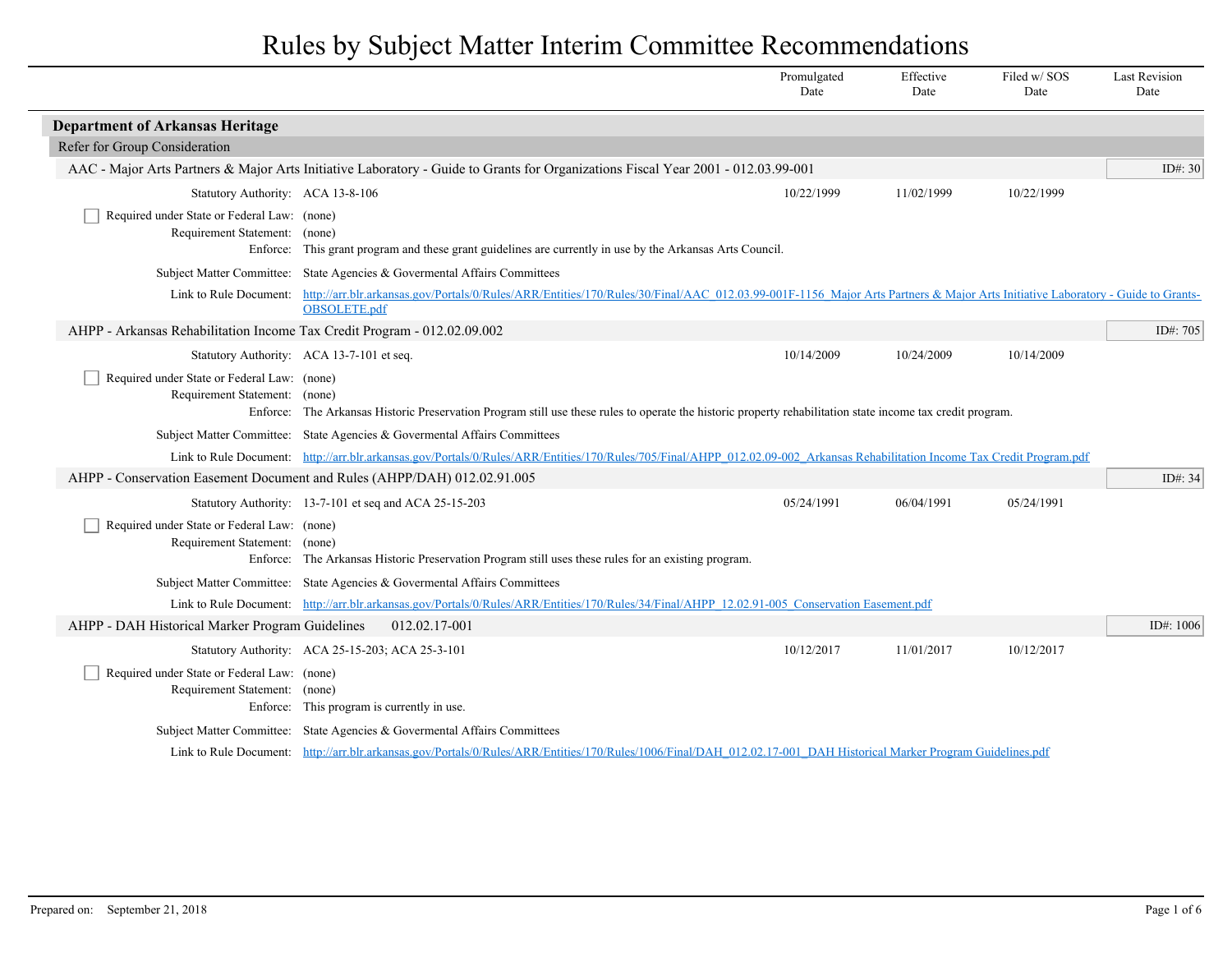|                                                                                                               |                                                                                                                                                                                                            | Promulgated<br>Date | Effective<br>Date | Filed w/SOS<br>Date | <b>Last Revision</b><br>Date |
|---------------------------------------------------------------------------------------------------------------|------------------------------------------------------------------------------------------------------------------------------------------------------------------------------------------------------------|---------------------|-------------------|---------------------|------------------------------|
| AHPP - Main Street Arkansas Downtown Revitalization Grant 012.02.96.001                                       |                                                                                                                                                                                                            |                     |                   |                     | ID#: 695                     |
|                                                                                                               | Statutory Authority: ACA 13-7-101 et seq.                                                                                                                                                                  | 08/08/1996          | 08/18/1996        | 08/08/1996          |                              |
| Required under State or Federal Law: (none)<br>Requirement Statement: (none)                                  | Enforce: This is a current and active Main Street Arkansas Grant program to encourage downtown networks to organize and develop, and network successful economic programs.                                 |                     |                   |                     |                              |
|                                                                                                               | Subject Matter Committee: State Agencies & Governental Affairs Committees                                                                                                                                  |                     |                   |                     |                              |
|                                                                                                               | Link to Rule Document: http://arr.blr.arkansas.gov/Portals/0/Rules/ARR/Entities/170/Rules/695/Final/AHPP 012.02.96-001 Revitilization Grant 012.02.96.001.pdf                                              |                     |                   |                     |                              |
| AHPP - National History Day Travel Grant Program                                                              | 012.02.17-002                                                                                                                                                                                              |                     |                   |                     | ID#: $1008$                  |
|                                                                                                               | Statutory Authority: ACA 25-15-203, ACA 25-3-101                                                                                                                                                           | 10/12/2017          | 11/01/2017        | 10/12/2017          |                              |
| Required under State or Federal Law: (none)<br>Requirement Statement: (none)                                  | Enforce: This program is currently in use.                                                                                                                                                                 |                     |                   |                     |                              |
|                                                                                                               | Subject Matter Committee: State Agencies & Governental Affairs Committees                                                                                                                                  |                     |                   |                     |                              |
|                                                                                                               | Link to Rule Document: http://arr.blr.arkansas.gov/Portals/0/Rules/ARR/Entities/170/Rules/1008/Final/DAH 012.02.17-002 National History Day Travel Grant Program.pdf                                       |                     |                   |                     |                              |
|                                                                                                               | AHPP - Requirements and Procedures for Historic Preservation and Restoration Grants 012.02.99.001                                                                                                          |                     |                   |                     | ID#: 701                     |
|                                                                                                               | Statutory Authority: ACA 13-7-101 et seq.                                                                                                                                                                  | 05/24/1999          | 05/27/1999        | 05/17/1999          |                              |
| Required under State or Federal Law: (none)<br>Requirement Statement: (none)                                  | Enforce: This program is currently in use.                                                                                                                                                                 |                     |                   |                     |                              |
|                                                                                                               | Subject Matter Committee: State Agencies & Governental Affairs Committees                                                                                                                                  |                     |                   |                     |                              |
|                                                                                                               | Link to Rule Document: http://arr.blr.arkansas.gov/Portals/0/Rules/ARR/Entities/170/Rules/701/Final/AHPP 012.02.99-001 Requirements and Procedures for Historic Preservation and Restoration<br>Grants.pdf |                     |                   |                     |                              |
|                                                                                                               | AHPP - Revisions to the Manual for the County Courthouse Restoration Grant (CCRG) Program 012.02.01.004                                                                                                    |                     |                   |                     | ID#: 35                      |
|                                                                                                               | Statutory Authority: ACA 13-7-106 and ACA 25-15-203                                                                                                                                                        | 05/24/1991          | 06/05/1991        | 05/24/1991          |                              |
| Required under State or Federal Law: (none)<br>Requirement Statement: (none)                                  | Enforce: This program is currently in use.                                                                                                                                                                 |                     |                   |                     |                              |
|                                                                                                               | Subject Matter Committee: State Agencies & Governental Affairs Committees                                                                                                                                  |                     |                   |                     |                              |
|                                                                                                               | Link to Rule Document: http://arr.blr.arkansas.gov/Portals/0/Rules/ARR/Entities/170/Rules/35/Final/AHPP 12.02.01-004 County Courthouse Restoration Grant Manual.pdf                                        |                     |                   |                     |                              |
| AHPP - Revisions to the Manual for the Historic Preservation Restoration Grant (HPRG) Program - 012.02.01.003 |                                                                                                                                                                                                            |                     |                   |                     | ID#: 704                     |
|                                                                                                               | Statutory Authority: ACA 13-7-101 et seq.                                                                                                                                                                  | 06/11/2001          | 06/25/2001        | 06/15/2001          |                              |
| Required under State or Federal Law: (none)<br>Requirement Statement: (none)                                  | Enforce: This program is currently in use.                                                                                                                                                                 |                     |                   |                     |                              |
| <b>Subject Matter Committee:</b>                                                                              | State Agencies & Govermental Affairs Committees                                                                                                                                                            |                     |                   |                     |                              |
| Link to Rule Document:                                                                                        | http://arr.blr.arkansas.gov/Portals/0/Rules/ARR/Entities/170/Rules/704/Final/AHPP 012.02.01-003 Revisions to the Manual for the Historic Preservation Restoration Grant<br>(HPRG) Program.pdf              |                     |                   |                     |                              |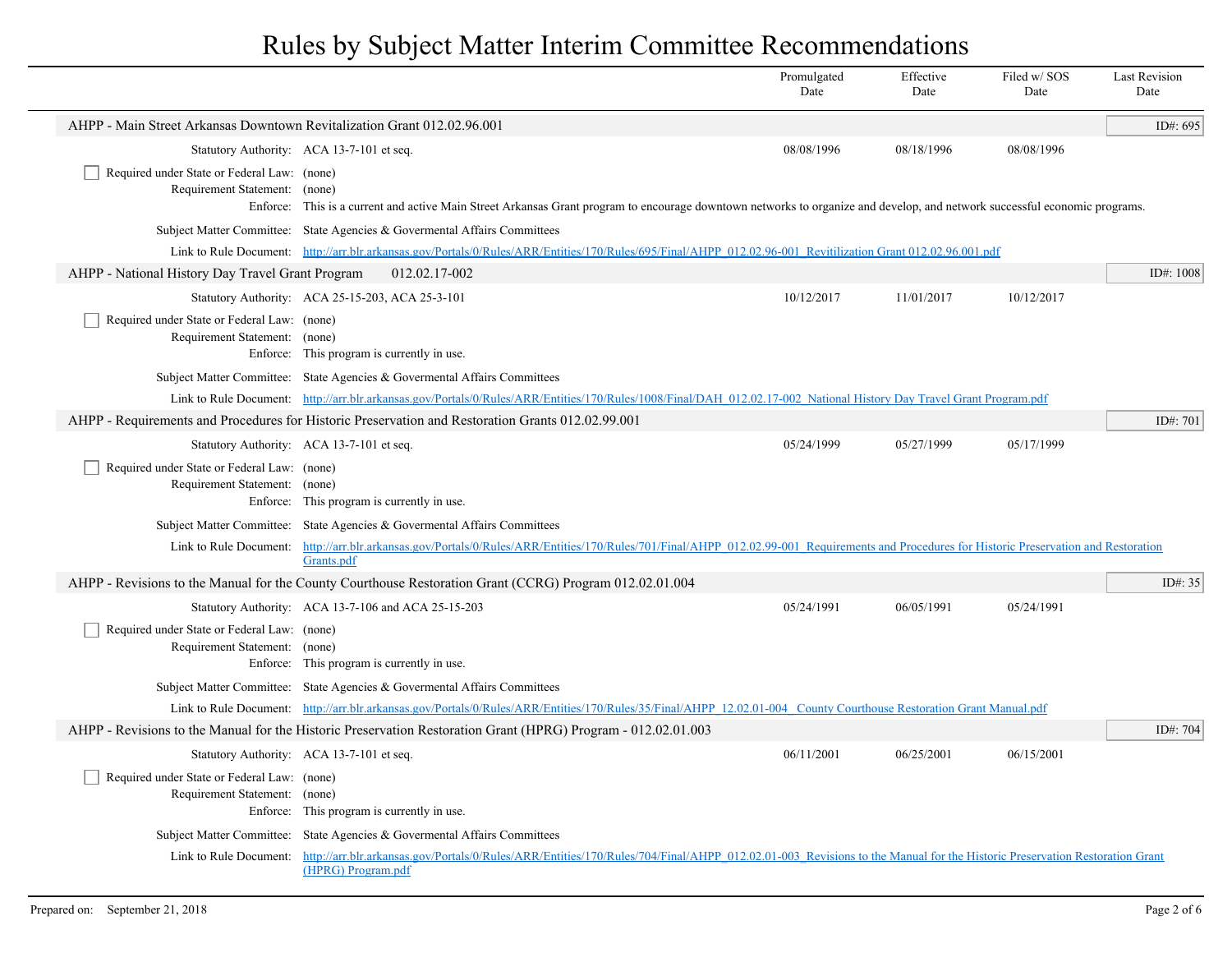|                                                                                   |                                                                                                                                                                                                                                 | Promulgated<br>Date | Effective<br>Date | Filed w/SOS<br>Date | <b>Last Revision</b><br>Date |
|-----------------------------------------------------------------------------------|---------------------------------------------------------------------------------------------------------------------------------------------------------------------------------------------------------------------------------|---------------------|-------------------|---------------------|------------------------------|
|                                                                                   | AHPP - Rules for the Arkansas Historic Rehabilitation Income Tax Credit Program - 012.02.15.002                                                                                                                                 |                     |                   |                     | ID#: 707                     |
|                                                                                   | Statutory Authority: ACA 13-7-101 et seq.                                                                                                                                                                                       | 07/28/2015          | 08/08/2015        | 07/28/2015          |                              |
| Required under State or Federal Law: (none)<br>Requirement Statement:             | (none)<br>Enforce: This program is in use. These rules are used to operate the historic rehabilitation income tax credit program.                                                                                               |                     |                   |                     |                              |
|                                                                                   | Subject Matter Committee: State Agencies & Governental Affairs Committees                                                                                                                                                       |                     |                   |                     |                              |
|                                                                                   | Link to Rule Document: http://arr.blr.arkansas.gov/Portals/0/Rules/ARR/Entities/170/Rules/707/Final/AHPP 012.02.15-002 Rules for the Arkansas Historic Rehabilitation Income Tax Credit Program.pdf                             |                     |                   |                     |                              |
|                                                                                   | AHPP - Rules on the Historic Preservation Grants Program Addition of the Cemetery Restoration Grant - 012.02.15.001                                                                                                             |                     |                   |                     | ID#: 706                     |
|                                                                                   | Statutory Authority: ACA 13-7-101 et seq.                                                                                                                                                                                       | 07/28/2015          | 08/08/2015        | 07/28/2015          |                              |
| Required under State or Federal Law: (none)<br>Requirement Statement: (none)      | Enforce: These rules are still in use.                                                                                                                                                                                          |                     |                   |                     |                              |
|                                                                                   | Subject Matter Committee: State Agencies & Governental Affairs Committees                                                                                                                                                       |                     |                   |                     |                              |
|                                                                                   | Link to Rule Document: http://arr.blr.arkansas.gov/Portals/0/Rules/ARR/Entities/170/Rules/706/Final/DAH 12.02.15-001 Rules on the Historic Preservation Grants Program Addition of the Cemetery<br><b>Restoration Grant.pdf</b> |                     |                   |                     |                              |
| AHPP - Siding Policy - 012.02.01.001                                              |                                                                                                                                                                                                                                 |                     |                   |                     | ID#: 702                     |
|                                                                                   | Statutory Authority: ACA 13-7-101 et seq.                                                                                                                                                                                       | 06/11/2001          | 06/21/2001        | 06/15/2001          |                              |
| Required under State or Federal Law: (none)<br>Requirement Statement:<br>Enforce: | (none)<br>These rules are required to be in place by the National Park Service to evaluate non-contributing structures in historic districts for the National Register of Historic Places.                                      |                     |                   |                     |                              |
|                                                                                   | Subject Matter Committee: State Agencies & Governental Affairs Committees                                                                                                                                                       |                     |                   |                     |                              |
| Link to Rule Document:                                                            | http://arr.blr.arkansas.gov/Portals/0/Rules/ARR/Entities/170/Rules/702/Final/AHPP 012.02.01-001 Siding Policy.pdf                                                                                                               |                     |                   |                     |                              |
| AHPP - Small Museum Grant Program                                                 | 012.02.17-003                                                                                                                                                                                                                   |                     |                   |                     | ID#: 1007                    |
|                                                                                   | Statutory Authority: ACA 25-15-203, ACA 25-3-101                                                                                                                                                                                | 10/12/2017          | 11/01/2017        | 10/12/2017          |                              |
| Required under State or Federal Law: (none)<br>Requirement Statement: (none)      | Enforce: This program is in use.                                                                                                                                                                                                |                     |                   |                     |                              |
|                                                                                   | Subject Matter Committee: State Agencies & Governental Affairs Committees                                                                                                                                                       |                     |                   |                     |                              |
|                                                                                   | Link to Rule Document: http://arr.blr.arkansas.gov/Portals/0/Rules/ARR/Entities/170/Rules/1007/Final/DAH 12.02.17-003 Small Museum Grant Program.pdf                                                                            |                     |                   |                     |                              |
| AHPP/CEN - AHPP SRB Bylaws-012.10.79.003                                          |                                                                                                                                                                                                                                 |                     |                   |                     | ID#: 919                     |
|                                                                                   | Statutory Authority: ACA 13-7-101 et seq.                                                                                                                                                                                       | 12/13/1979          | 12/23/1979        | 12/13/1979          |                              |
| Required under State or Federal Law: (none)<br>Requirement Statement:             | (none)<br>Enforce: The Historic Preservation State Review Board still uses these Bylaws to govern their activities.                                                                                                             |                     |                   |                     |                              |
|                                                                                   | Subject Matter Committee: State Agencies & Governental Affairs Committees                                                                                                                                                       |                     |                   |                     |                              |
|                                                                                   | Link to Rule Document: http://arr.blr.arkansas.gov/Portals/0/Rules/ARR/Entities/170/Rules/919/Final/ahpp 012.10.79-003 AHPP SRB Bylaws.pdf                                                                                      |                     |                   |                     |                              |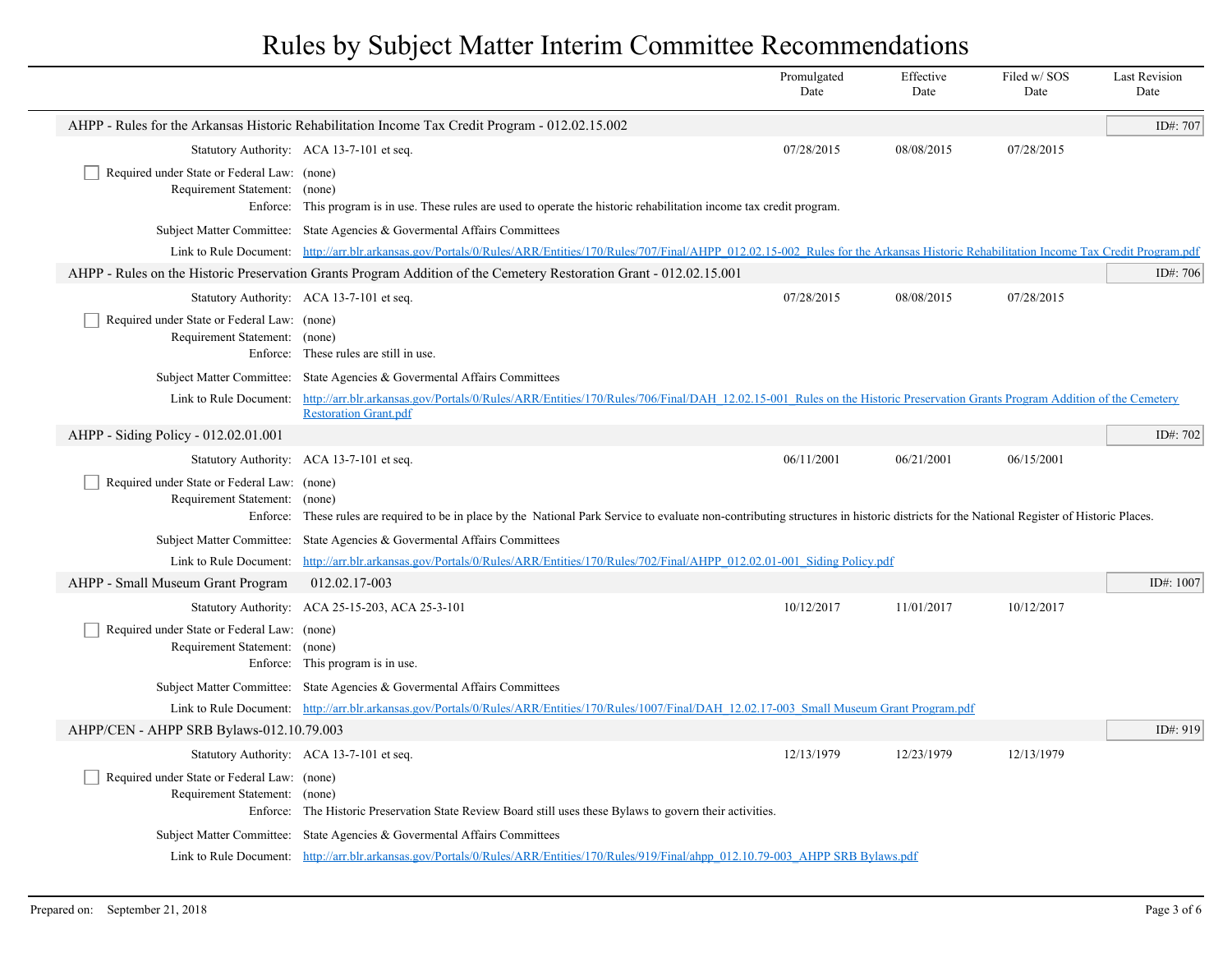|                                                                                                                   |                                                                                                                                                                | Promulgated<br>Date | Effective<br>Date | Filed w/SOS<br>Date | <b>Last Revision</b><br>Date |
|-------------------------------------------------------------------------------------------------------------------|----------------------------------------------------------------------------------------------------------------------------------------------------------------|---------------------|-------------------|---------------------|------------------------------|
| ANCRC - Bylaws 2002 012.09.02.001                                                                                 |                                                                                                                                                                |                     |                   |                     | ID#: 40                      |
| Statutory Authority: ACA 25-15-203                                                                                |                                                                                                                                                                | 12/12/2002          | 12/22/2002        | 12/12/2002          |                              |
| Required under State or Federal Law: (none)<br>Requirement Statement: (none)                                      | Enforce: These rules are currently in use.                                                                                                                     |                     |                   |                     |                              |
|                                                                                                                   | Subject Matter Committee: State Agencies & Governental Affairs Committees                                                                                      |                     |                   |                     |                              |
|                                                                                                                   | Link to Rule Document: http://arr.blr.arkansas.gov/Portals/0/Rules/ARR/Entities/170/Rules/40/Final/ANCRC 012.09.02-001F Bylaws 2002.pdf                        |                     |                   |                     |                              |
| <b>ANHC - General Rules</b><br>012.04.11-001                                                                      |                                                                                                                                                                |                     |                   |                     | ID#: 930                     |
| Statutory Authority: ACA 15-20-371                                                                                |                                                                                                                                                                | 09/22/2011          | 10/02/2011        | 09/22/2011          |                              |
| Required under State or Federal Law: (none)<br>Requirement Statement: (none)                                      | Enforce: These rules are currently in use and superseded prior rules.                                                                                          |                     |                   |                     |                              |
|                                                                                                                   | Subject Matter Committee: State Agencies & Governental Affairs Committees                                                                                      |                     |                   |                     |                              |
|                                                                                                                   | Link to Rule Document: http://arr.blr.arkansas.gov/Portals/0/Rules/ARR/Entities/170/Rules/930/Final/ANHC 012.04.11-001 current rules and regs 2011.pdf         |                     |                   |                     |                              |
| ASA - Arkansas History Commission Rules (2014) - 013.02.14-001                                                    |                                                                                                                                                                |                     |                   |                     | ID#: 953                     |
| Statutory Authority: ACA 13-3-104<br>Required under State or Federal Law: (none)<br>Requirement Statement: (none) | Enforce: This rule is currently in use.                                                                                                                        | 10/27/2014          | 11/08/2014        | 10/27/2014          |                              |
|                                                                                                                   | Subject Matter Committee: State Agencies & Governental Affairs Committees                                                                                      |                     |                   |                     |                              |
|                                                                                                                   | Link to Rule Document: http://arr.blr.arkansas.gov/Portals/0/Rules/ARR/Entities/170/Rules/953/Final/ASA 013.02.14-001F-14570 General Operations Rev. 2014.pdf  |                     |                   |                     |                              |
| ASA - Arkansas History Commission Services and Fees - 013.02.14-002                                               |                                                                                                                                                                |                     |                   |                     | ID#: 954                     |
| Statutory Authority: ACA 13-3-104                                                                                 |                                                                                                                                                                | 10/27/2014          | 11/07/2014        | 10/27/2014          |                              |
| Required under State or Federal Law: (none)<br>Requirement Statement: (none)                                      | Enforce: This rule is currently in use.                                                                                                                        |                     |                   |                     |                              |
|                                                                                                                   | Subject Matter Committee: State Agencies & Governental Affairs Committees                                                                                      |                     |                   |                     |                              |
|                                                                                                                   | Link to Rule Document: http://arr.blr.arkansas.gov/Portals/0/Rules/ARR/Entities/170/Rules/954/Final/ASA 013.02.14-002F-14571 Service and Fees.pdf              |                     |                   |                     |                              |
| ASA - Curtis H. Sykes Memorial Grant Program -                                                                    | 013.02.14-003                                                                                                                                                  |                     |                   |                     | ID#: 955                     |
| Statutory Authority: ACA 13-3-104                                                                                 |                                                                                                                                                                | 10/27/2014          | 11/08/2014        | 10/27/2014          |                              |
| Required under State or Federal Law: (none)<br>Requirement Statement: (none)                                      | Enforce: This rule is currently in use for the Black History Commission's Curtis Sykes Grant Program.                                                          |                     |                   |                     |                              |
|                                                                                                                   | Subject Matter Committee: State Agencies & Governental Affairs Committees                                                                                      |                     |                   |                     |                              |
|                                                                                                                   | Link to Rule Document: http://arr.blr.arkansas.gov/Portals/0/Rules/ARR/Entities/170/Rules/955/Final/ASA 013.02.14-003F-14572 Sykes Grant Program Rev. 2014.pdf |                     |                   |                     |                              |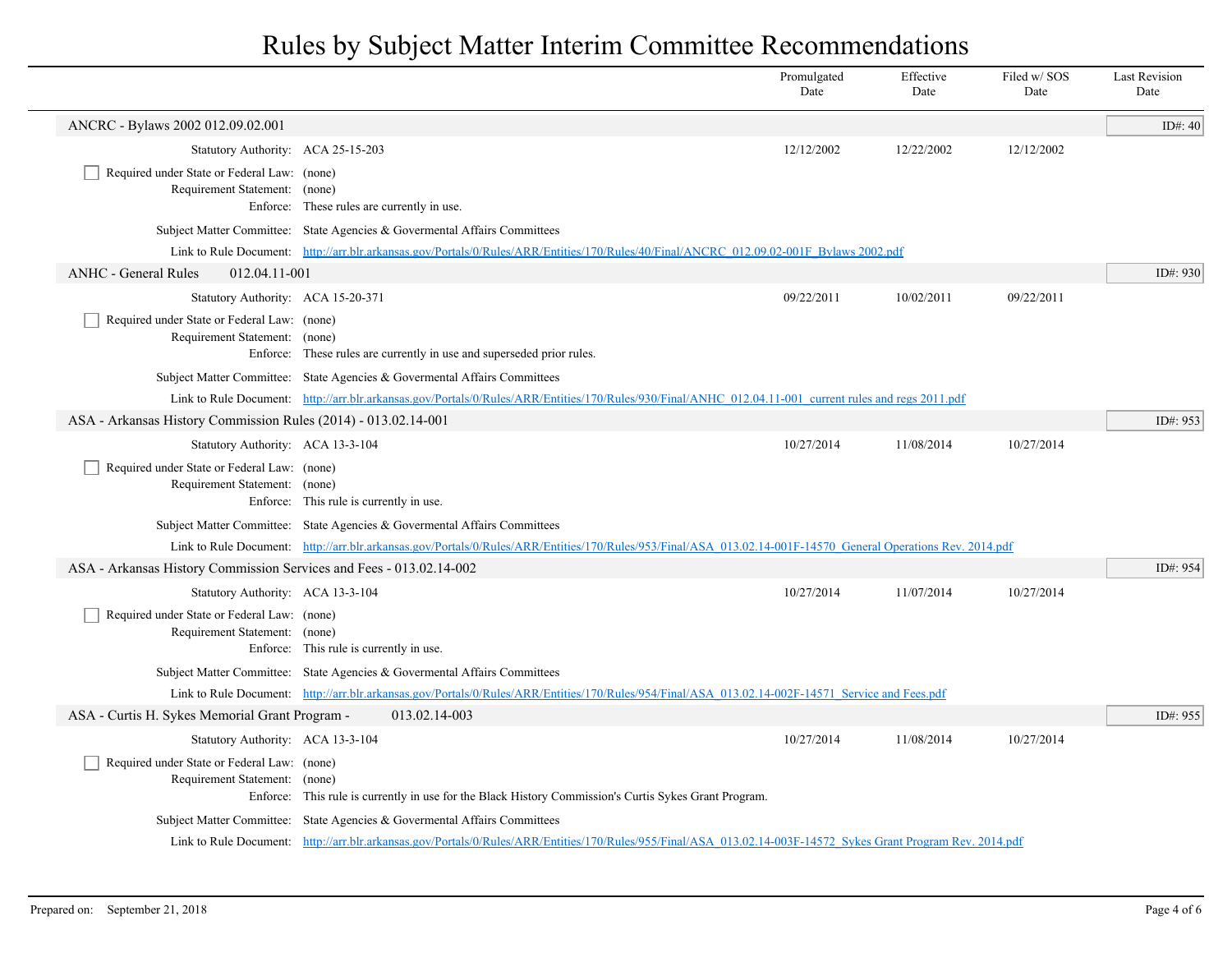|                                                                              |                                                                                                                                                                                 | Promulgated<br>Date | Effective<br>Date | Filed w/SOS<br>Date | <b>Last Revision</b><br>Date |
|------------------------------------------------------------------------------|---------------------------------------------------------------------------------------------------------------------------------------------------------------------------------|---------------------|-------------------|---------------------|------------------------------|
| CEN - Arkansas Heritage Month Grants - 012.10.97-001                         |                                                                                                                                                                                 |                     |                   |                     | ID#: 956                     |
| Statutory Authority: ACA 13-3-104                                            |                                                                                                                                                                                 | 11/12/1997          | 11/22/1997        | 11/12/1997          |                              |
| Required under State or Federal Law: (none)<br>Requirement Statement: (none) | Enforce: This rule is currently in use for the Heritage Month grants.                                                                                                           |                     |                   |                     |                              |
|                                                                              | Subject Matter Committee: State Agencies & Governental Affairs Committees                                                                                                       |                     |                   |                     |                              |
|                                                                              | Link to Rule Document: http://arr.blr.arkansas.gov/Portals/0/Rules/ARR/Entities/170/Rules/956/Final/DAH 012.10.97-001 Heritage Month Grants.pdf                                 |                     |                   |                     |                              |
| DCC/CEN - Bylaws of the Delta Policy Advisory Board - 012.10.91-001          |                                                                                                                                                                                 |                     |                   |                     | ID#: 957                     |
| Statutory Authority: ACA 13-5-706                                            |                                                                                                                                                                                 | 01/07/2015          | 01/17/2015        | 01/07/2015          |                              |
| Required under State or Federal Law: (none)<br>Requirement Statement: (none) | Enforce: These bylaws are currently in use by the advisory board of Delta Cultural Center.                                                                                      |                     |                   |                     |                              |
|                                                                              | Subject Matter Committee: State Agencies & Governental Affairs Committees                                                                                                       |                     |                   |                     |                              |
|                                                                              | Link to Rule Document: http://arr.blr.arkansas.gov/Portals/0/Rules/ARR/Entities/170/Rules/957/Final/DCC 012.10.91-001 Bylaws of Delta Advisory Board.pdf                        |                     |                   |                     |                              |
|                                                                              | HAM - Museum Public Use and Educational Programming - Fees and Charges - 012.05.01-001                                                                                          |                     |                   |                     | ID#: $960$                   |
| Statutory Authority: ACA 13-7-302                                            |                                                                                                                                                                                 | 07/13/2001          | 07/23/2001        | 07/13/2001          |                              |
| Required under State or Federal Law: (none)<br>Requirement Statement: (none) | Enforce: This rule is still in use.                                                                                                                                             |                     |                   |                     |                              |
|                                                                              | Subject Matter Committee: State Agencies & Governental Affairs Committees                                                                                                       |                     |                   |                     |                              |
|                                                                              | Link to Rule Document: http://arr.blr.arkansas.gov/Portals/0/Rules/ARR/Entities/170/Rules/960/Final/HAM 012.05.01-001F-800 Rules Regarding Public Education and Programming.pdf |                     |                   |                     |                              |
| HAM - Rules and Regulations regarding parking - 012.05.87-001                |                                                                                                                                                                                 |                     |                   |                     | ID#: $959$                   |
| Statutory Authority: ACA 13-7-302                                            |                                                                                                                                                                                 | 07/15/1987          | 07/25/1987        | 07/15/1987          |                              |
| Required under State or Federal Law: (none)<br>Requirement Statement: (none) | Enforce: This rule is still in use.                                                                                                                                             |                     |                   |                     |                              |
|                                                                              | Subject Matter Committee: State Agencies & Governental Affairs Committees                                                                                                       |                     |                   |                     |                              |
|                                                                              | Link to Rule Document: http://arr.blr.arkansas.gov/Portals/0/Rules/ARR/Entities/170/Rules/959/Final/HAM 012.05.87-001 Rules Regarding Parking.pdf                               |                     |                   |                     |                              |
|                                                                              | HAM/CEN - Bylaws of Arkansas Territorial Restoration Commission - 012.10.79-006                                                                                                 |                     |                   |                     | ID#: 958                     |
| Statutory Authority: ACA 13-7-302                                            |                                                                                                                                                                                 | 12/13/1979          | 12/23/1979        | 12/13/1979          |                              |
| Required under State or Federal Law: (none)<br>Requirement Statement: (none) | Enforce: This rule is currently in use.                                                                                                                                         |                     |                   |                     |                              |
|                                                                              | Subject Matter Committee: State Agencies & Governental Affairs Committees                                                                                                       |                     |                   |                     |                              |
|                                                                              | Link to Rule Document: http://arr.blr.arkansas.gov/Portals/0/Rules/ARR/Entities/170/Rules/958/Final/HAM 012.10.79-006 Bylaws of Ark Terr Restoration Commission.pdf             |                     |                   |                     |                              |